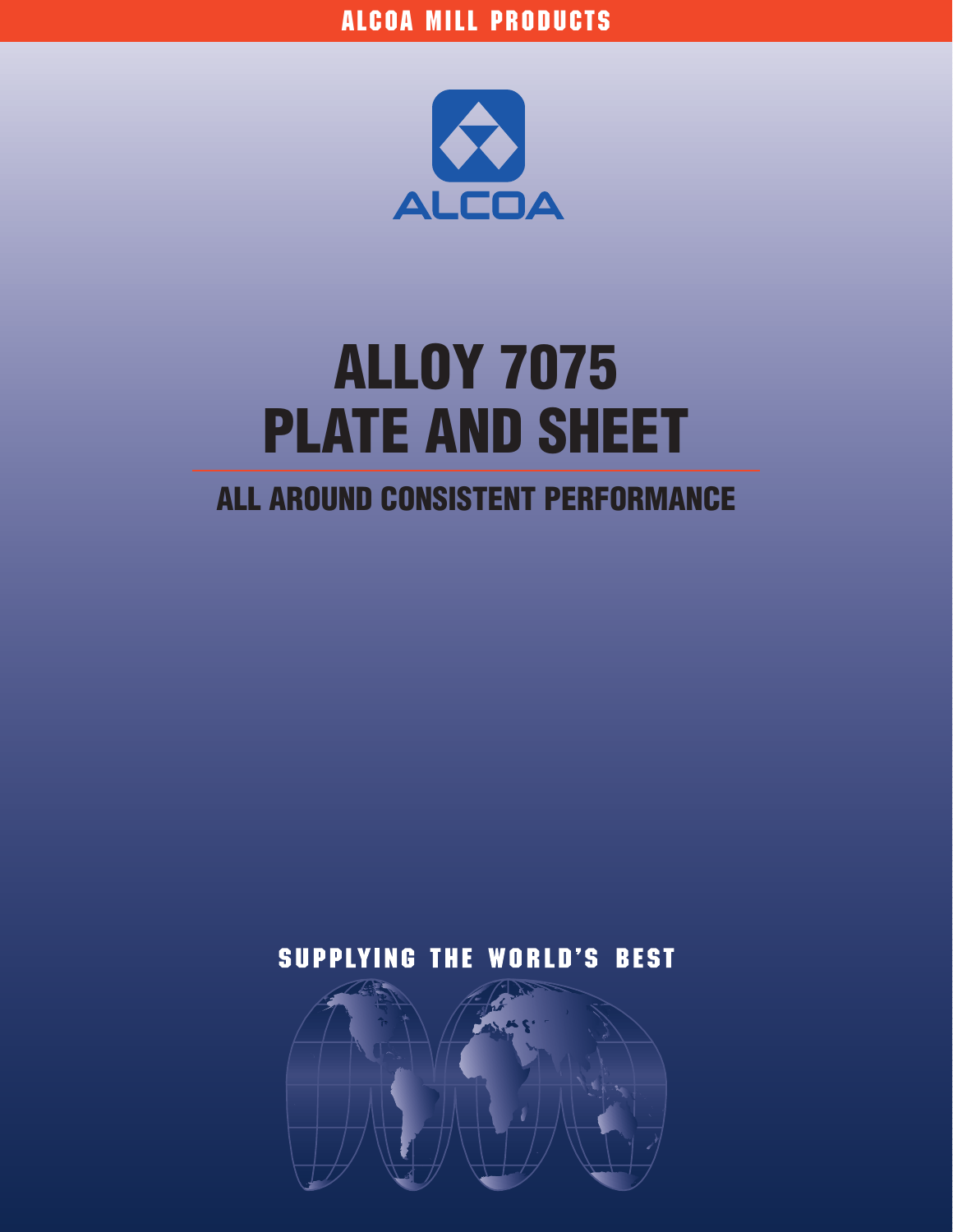# **DESCRIPTION**

Introduced by Alcoa in 1943, alloy 7075 has been the standard workhorse 7XXX series alloy within the aerospace industry ever since. It was the first successful Al-Zn-Mg-Cu high strength alloy using the beneficial effects of the alloying addition of chromium to develop good stress-corrosion cracking resistance in sheet products. Although other 7XXX alloys have since been developed with improved specific properties, alloy 7075 remains the baseline with a good balance of properties required for aerospace applications.

Alloy 7075 is available in bare and alclad sheet and plate product forms in the annealed state as well as several tempers of the T6, T73 and T76 types.

# **APPLICATIONS**

Alloy 7075 sheet and plate products have application throughout aircraft and aerospace structures where a combination of high strength with moderate toughness and corrosion resistance are required.

Typical applications are alclad skin sheet, structural plate components up to 4 inches in thickness and general aluminum aerospace applications.

#### **CHEMICAL COMPOSITION LIMITS (WT. %)**

| $Si$ 0.40      | Zn 5.1-6.1                  |  |
|----------------|-----------------------------|--|
| Fe 0.50        | Ti 0.20                     |  |
| Cu 1.2-2.0     | Others, each $\ldots$ 0.5   |  |
| Mn. 0.30       | Others, total $\ldots$ 0.15 |  |
| $Mq$ 2.1-2.9   | Balance, Aluminum           |  |
| $Cr$ 0.18-0.28 |                             |  |

Note: Value maximum if range not shown.

#### **MECHANICAL PROPERTIES**

**ALLOY 7075** All values are minimum long transverse mechanical properties except where noted.

| <b>TEMPER</b>   | <b>THICKNESS</b><br>$in.$ (mm) | <b>TENSILE STRENGTH</b><br>ksi (MPa) | <b>YIELD STRENGTH</b><br>ksi (MPa) | <b>ELONGATION</b><br>$\%$ |
|-----------------|--------------------------------|--------------------------------------|------------------------------------|---------------------------|
| 0               | $0.015 - 2.00$                 | $40$ (max)                           | $21$ (max)                         | $9 - 10$                  |
| Sheet & plate   | $(0.38 - 50.80)$               | (276)                                | (145)                              |                           |
| T6              | $0.008 - 0.249$                | 74-78                                | 63-69                              | $5 - 8$                   |
| Sheet           | $(0.203 - 6.32)$               | $(510 - 538)$                        | $(434 - 476)$                      |                           |
| T651            | $0.250 - 4.000$                | 78-67                                | 67-54                              | $9 - 3$                   |
| Plate           | $(6.35 - 101.60)$              | $(538 - 462)$                        | $(462 - 372)$                      |                           |
| T76             | $0.125 - 0.249$                | 73                                   | 62                                 | 8                         |
| Sheet           | $(3.18 - 6.32)$                | (503)                                | (427)                              |                           |
| T7651           | $0.250 - 1.000$                | $72 - 71$                            | $61 - 60$                          | $8 - 6$                   |
| Plate           | $(6.35 - 25.40)$               | $(496 - 490)$                        | $(421 - 414)$                      |                           |
| T <sub>73</sub> | $0.040 - 0.249$                | 67                                   | 56                                 | 8                         |
| Sheet           | $(1.02 - 6.32)$                | (462)                                | (386)                              |                           |
| T7351           | $0.250 - 4.000$                | 69-61                                | 57-48                              | $7 - 6$                   |
| Plate           | $(6.35 - 101.60)$              | $(476 - 421)$                        | $(393 - 331)$                      |                           |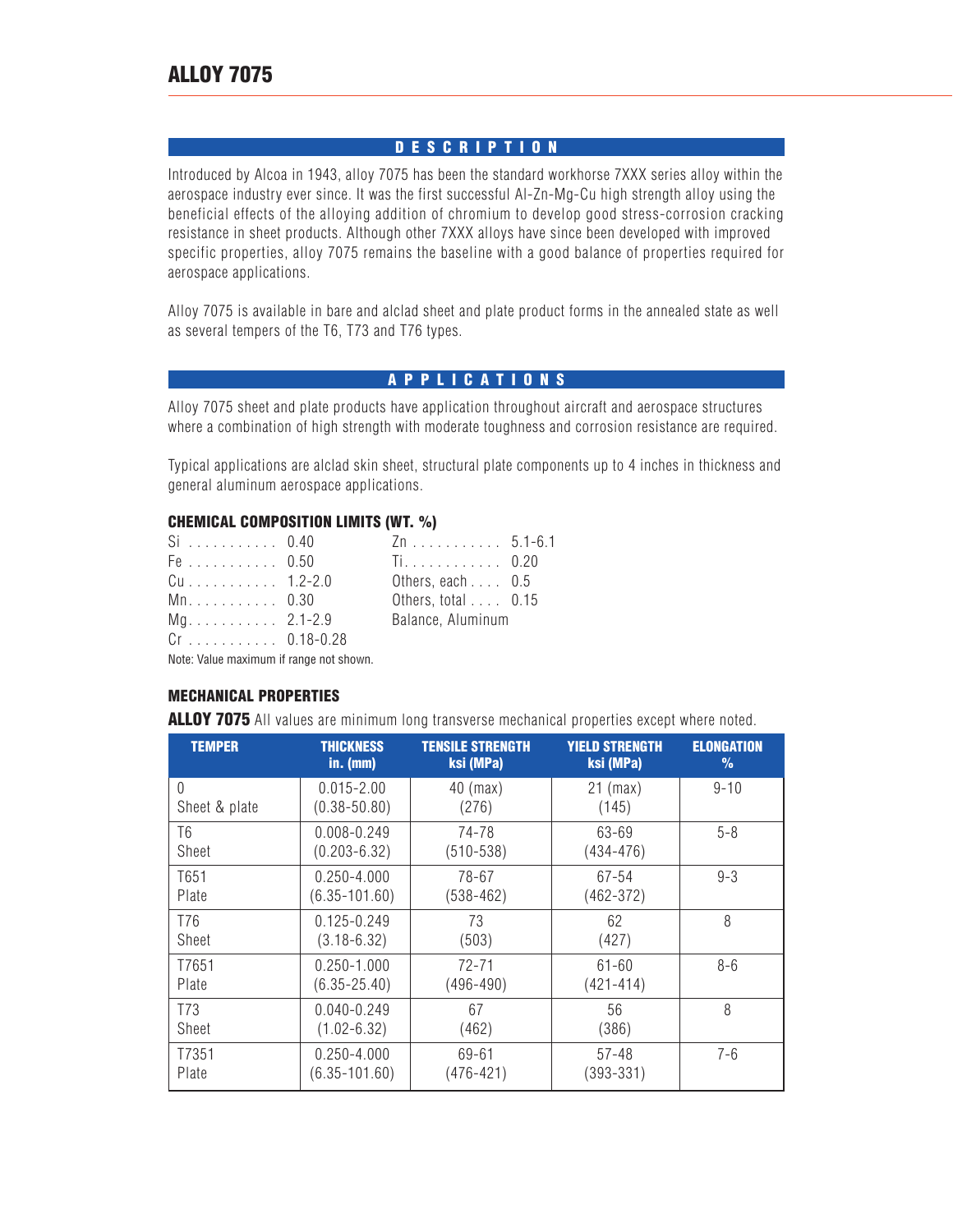#### **ALCLAD 7075**

Two side cladding. Nominal cladding thickness is 4% on gauges under 0.062 in. (1.57 mm); 2.5% on gauges over 0.062 in. (1.57 mm). Property values for one side clad material are similar (not shown). All values are minimum long transverse mechanical properties except where noted.

| <b>TEMPER</b> | <b>THICKNESS</b>  | <b>TENSILE STRENGTH</b> | <b>YIELD STRENGTH</b> | <b>ELONGATION</b> |
|---------------|-------------------|-------------------------|-----------------------|-------------------|
|               | $in.$ (mm)        | ksi (MPa)               | ksi (MPa)             | $\frac{9}{6}$     |
| $\theta$      | $0.008 - 1.000$   | $36-40$ (max)           | $20-21$ (max)         | $9 - 10$          |
| Sheet & plate | $(0.203 - 6.32)$  | $(248 - 276)$           | $(138 - 145)$         |                   |
| T6            | $0.008 - 0.249$   | 68-76                   | 58-65                 | $5 - 9$           |
| Sheet         | $(0.203 - 6.32)$  | $(469 - 524)$           | $(400 - 448)$         |                   |
| T651          | $0.250 - 4.000$   | $75 - 67$               | 65-54                 | $9 - 3$           |
| Plate         | $(6.35 - 101.60)$ | $(517-462)$             | $(448 - 372)$         |                   |
| T76           | $0.125 - 0.249$   | 68-70                   | $57 - 59$             | 8                 |
| Sheet         | $(3.18 - 6.32)$   | $(469 - 482)$           | $(393 - 407)$         |                   |
| T7651         | $0.250 - 1.000$   | 69-71                   | $58 - 60$             | $8 - 6$           |
| Plate         | $(6.35 - 25.40)$  | $(476 - 490)$           | $(400 - 414)$         |                   |
| T73           | $0.040 - 0.249$   | 63-66                   | $51 - 54$             | 8                 |
| Sheet         | $(1.02 - 6.32)$   | (434-455)               | $(352 - 372)$         |                   |
| T7351         | $0.250 - 1.000$   | 66-69                   | 54-57                 | $8 - 7$           |
| Plate         | $(6.35 - 25.40)$  | $(455 - 476)$           | $(372 - 393)$         |                   |

# **FRACTURE TOUGHNESS**

Alloy 7075 sheet and plate products offer moderately good strength/toughness relationships and are the standard of comparison for more recent 7XXX series alloy developments. Alloy 7075 sheet and plate products are not offered with guaranteed minimum fracture toughness values.

#### **TYPICAL FRACTURE TOUGHNESS VALUES** Alloy 7075 Plate

|              |               | $\mathsf{K}_{\mathsf{I}\mathbf{c}}$ :ksi $\sqrt{}$ in. (MPa $\sqrt{}$ m)* $\overline{}$ |                      |
|--------------|---------------|-----------------------------------------------------------------------------------------|----------------------|
| <b>ALLOY</b> | <b>TEMPER</b> | LТ                                                                                      | T-L                  |
| 7075         | T651<br>T7351 | 26(28.6)<br>30(32.0)                                                                    | 22(24.2)<br>26(28.6) |

\*Compact specimen (ASTM E399)

#### **FATIGUE PROPERTIES**

#### **COMPARISON OF AXIAL-STRESS NOTCH-FATIGUE DATA FOR ALLOYS 7075-T73XXX 2024-T351 AND 7475- T7351 PRODUCTS**

The fatigue behavior of alloy 7075 plate products is shown in the accompanying figure comparing axial-stress notch-fatigue data of 2XXX and 7XXX series alloys.